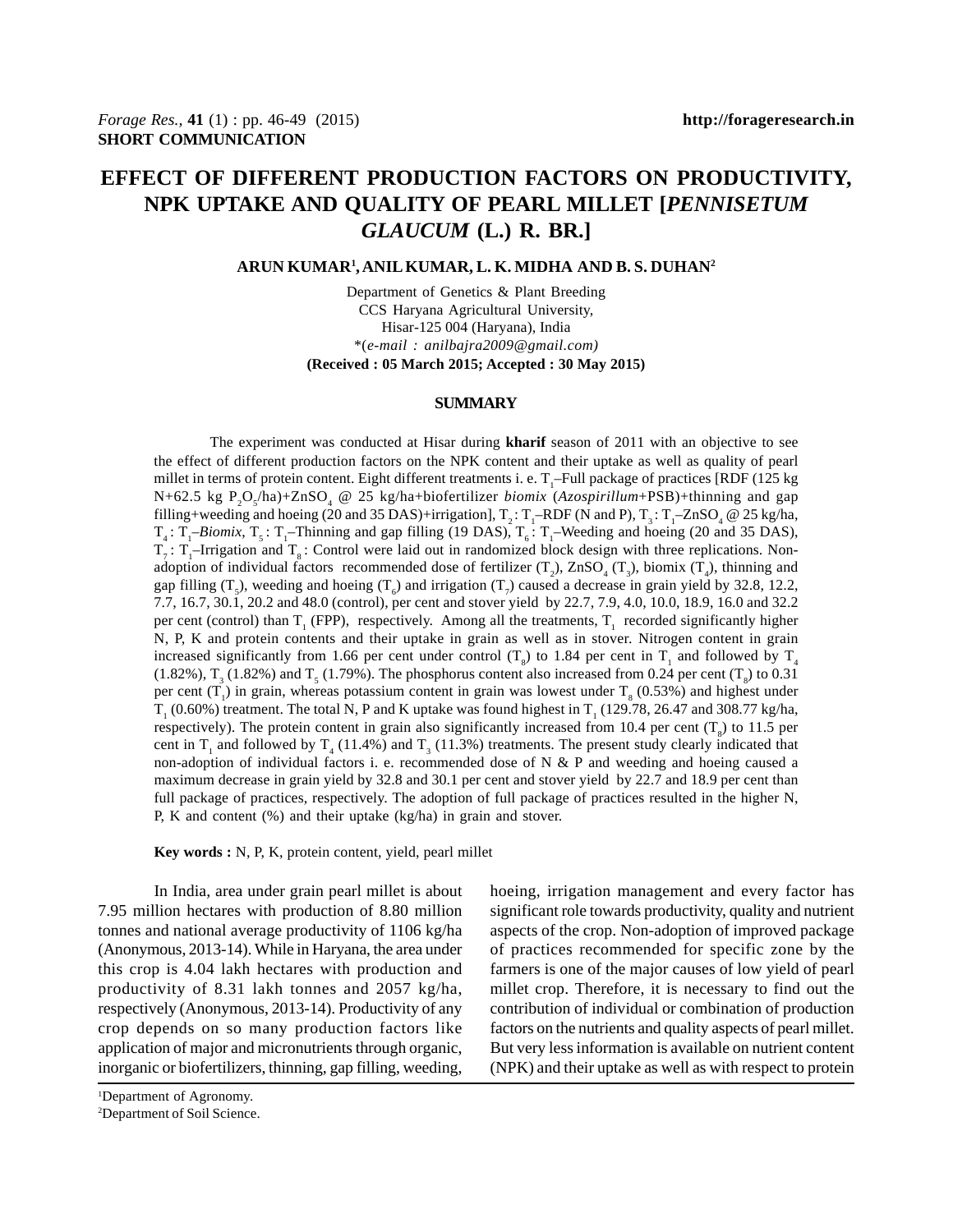content in the latest high yielding hybrids of pearl millet as affected by individual or combination of production factors. Keeping the above points in view, the present study was carried out.

The experiment was conducted at Research Farm Area of the Department of Agronomy, CCS Haryana Agricultural University, Hisar during **kharif** season of 2011. Eight treatments viz.,  $T_1$ -Full package of practices [RDF (125 kg N+62.5 kg  $P_2O_s/ha$ )+ZnSO<sub>4</sub> @ 25 kg/ha+biofertilizer *biomix* (*Azospirillum*+ PSB)+thinning and gap filling+weeding and hoeing (20 and 35 DAS)+one irrigation],  $T_2$ :  $T_1$ -RDF (N and P),  $T_3$ :  $T_1$ –ZnSO<sub>4</sub> @ 25 kg/ha,  $T_4$ :  $T_1$ –*Biomix*,  $T_5$ :  $T_1$ –Thinning and gap filling (19 DAS),  $T_6$ :  $T_1$ –Weeding and hoeing (20 and 35 DAS),  $T_7$ :  $T_1$ -Irrigation and  $T_8$ : Control were tested in randomized block design with three replications. The soil was sandy loam in texture with slight alkaline in pH (8.5), medium in organic carbon (0.42%), medium in P (16 kg/ha) and high in potash (320 kg/ha). The crop was planted on 20 July 2011 at 45 cm row spacing and plant to plant spacing was maintained at 10-15 cm. The total rainfall received during the crop growth period was 247.5 mm. One irrigation was applied on 6 August 2011 among all the treatments except in the treatment  $T_{7}$ . Nitrogen, phosphorus and potassium contents were determined by Nessler's reagent method (Lindner, 1944), Vanadomolybdo phosphoric acid yellow colour method (Koening and Johnson, 1942) and flame photometric method (Jackson, 1973), respectively. Protein content of grain was worked out by multiplying per cent nitrogen in grain with a conversion factor of 6.25.

Pearl millet grain yield was maximum under the full package of practice  $(T_1)$  with a grain yield of 3444 kg/ha (Table 1) and it was statistically at par with  $T_4$ (3178 kg/ha).  $T_1$  treatment was significantly superior in terms of grain yield/ha compared to rest of the treatments as it had received full package of practices. The grain yield in  $T_1$ ,  $T_2$ ,  $T_3$ ,  $T_4$ ,  $T_5$ ,  $T_6$  and  $T_7$  treatments was higher by 92.4, 29.2, 68.9, 77.5, 60.3, 34.4 and 53.3 per cent, respectively, than control  $(T<sub>8</sub>)$ . The grain yield in  $T_2$ ,  $T_3$ ,  $T_4$ ,  $T_5$ ,  $T_6$ ,  $T_7$  and  $T_8$  treatments decreased by 32.8, 12.2, 7.7, 16.7, 30.1, 20.2 and 48.0 per cent, respectively, compared to  $T<sub>1</sub>$ . It means that contribution of recommended dose of N and P in pearl millet productivity was  $32.8$  per cent,  $12.2$  per cent by  $ZnSO<sub>4</sub>$ , 7.7 per cent by *biomix,* 16.7 per cent by thinning and gap filling, 30.1 per cent by weed control and 20.2 per cent by one irrigation. This increase in grain yield may be due to the application of balanced fertilizer, adequate water supply, seed treatment with biofertilizer and weed control thereby resulting in better root growth and development, more nutrient uptake and higher dry matter accumulation/plant and its subsequent translocation to the developing panicles/earhead. Similar results were also reported by Singh *et al*. (2006), Rajput (2006), Rani (2007) and Neelam (2009). In terms of stover yield, the  $T<sub>1</sub>$  treatment produced significantly more in stover yield /ha compared to rest of the treatments. The stover yield in  $T_1$ ,  $T_2$ ,  $T_3$ ,  $T_4$ ,  $T_5$ ,  $T_6$  and  $T_7$  treatments was higher by 47.4, 14.0, 35.7, 41.5, 32.7, 19.5 and 23.8 per cent, respectively, over control. The stover yield of  $T_2$ ,  $T_3$ ,  $T_4$ ,  $T_5$ ,  $T_6$ ,  $T_7$  and  $T_8$  treatments was lower by 22.7, 7.9, 4.0, 10.0, 18.9, 16.0 and 32.2 per cent, respectively, over  $T_i$ . This increase in the stover yield of pearl millet may be attributed to the increase in plant height, leaf area and dry matter production.

| Treatment                                            | Grain<br>Stover<br>Nitrogen content<br>yield<br>yield<br>$(\%)$<br>(kg/ha)<br>(kg/ha) |       |       | Nitrogen uptake<br>(kg/ha) |       | Total<br>uptake<br>(kg/ha) |        |
|------------------------------------------------------|---------------------------------------------------------------------------------------|-------|-------|----------------------------|-------|----------------------------|--------|
|                                                      |                                                                                       |       | Grain | Stover                     | Grain | Stover                     |        |
| $T_{\cdot}$ : FPP                                    | 3444                                                                                  | 10697 | 1.84  | 0.62                       | 63.44 | 66.35                      | 129.78 |
| $T_1$ : $T_1$ -RDF                                   | 2315                                                                                  | 8271  | 1.70  | 0.50                       | 39.23 | 41.02                      | 80.26  |
| $T_3$ : T <sub>1</sub> -ZnSO <sub>4</sub> @ 25 kg/ha | 3025                                                                                  | 9846  | 1.80  | 0.58                       | 54.62 | 57.22                      | 111.85 |
| $T_i$ : T <sub>i</sub> -Biomix                       | 3178                                                                                  | 10265 | 1.82  | 0.61                       | 57.90 | 62.58                      | 120.49 |
| $T_s$ : $T_i$ –Thinning and gap filling              | 2870                                                                                  | 9629  | 1.79  | 0.56                       | 51.31 | 54.26                      | 105.57 |
| $T_{6}:$ T <sub>1</sub> -Weeding and hoeing          | 2407                                                                                  | 8673  | 1.75  | 0.53                       | 42.20 | 45.96                      | 88.16  |
| $T_1$ : $T_1$ -Irrigation                            | 2747                                                                                  | 8981  | 1.77  | 0.55                       | 48.68 | 49.41                      | 98.10  |
| $T_{\rm s}$ : Control                                | 1790                                                                                  | 7253  | 1.66  | 0.48                       | 29.74 | 34.66                      | 64.41  |
| S. Em±                                               | 106                                                                                   | 215   | 0.03  | 0.02                       | 1.98  | 2.96                       | 3.63   |
| C. D. $(P=0.05)$                                     | 326                                                                                   | 657   | 0.09  | 0.07                       | 6.06  | 9.06                       | 11.11  |

TABLE 1 Effect of different treatments on productivity, nitrogen content and its uptake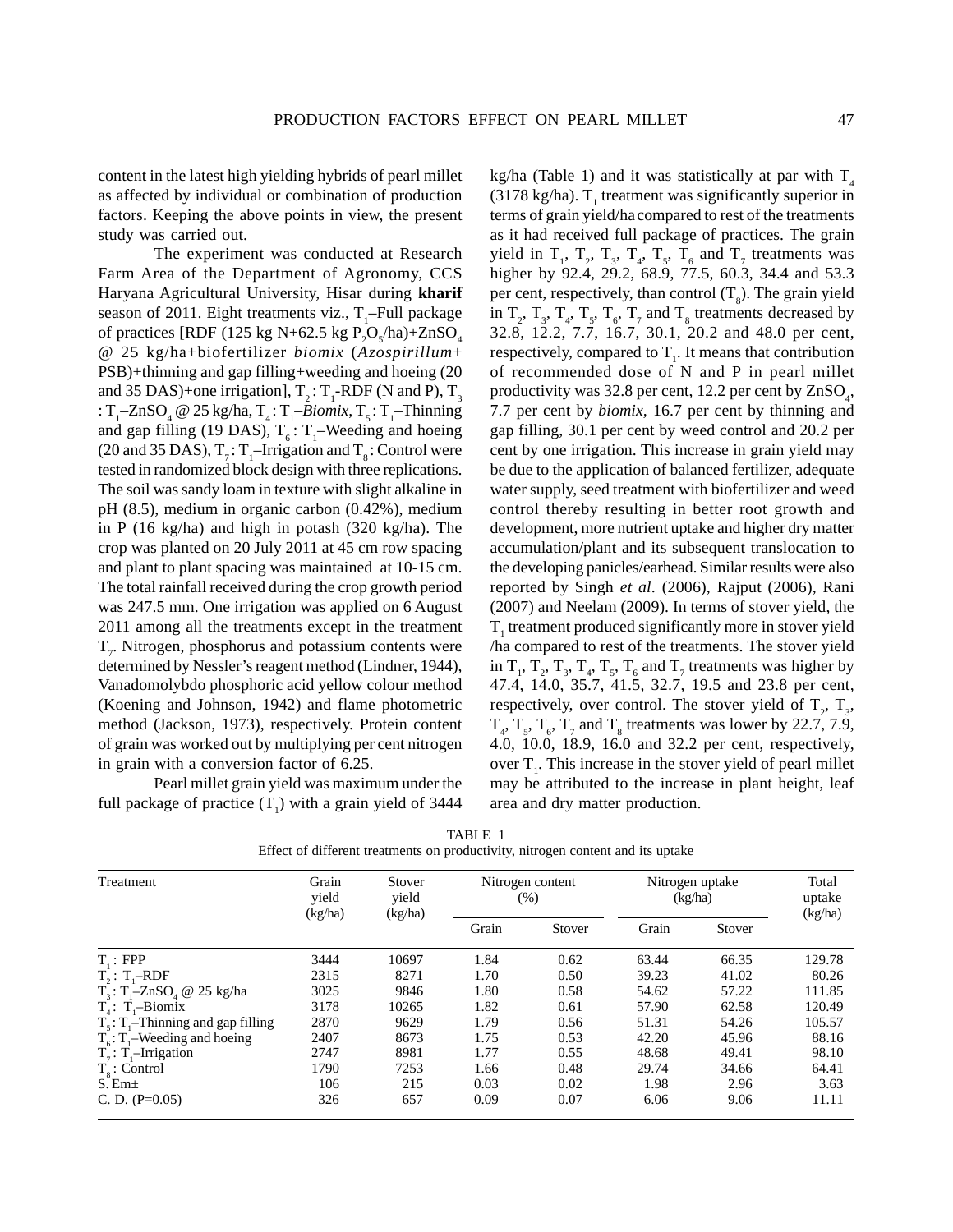Among treatments, nitrogen content in grain of pearl millet was variable (Table 1). Nitrogen content in grain varied from 1.66 to 1.84 per cent among different treatments and  $T<sub>1</sub>$  treatment had significantly higher values of nitrogen content in grain as compared to  $T_2$ ,  $T<sub>6</sub>$  and  $T<sub>8</sub>$  treatments. Nitrogen uptake by grain varied from 29.74 kg/ha  $(T<sub>8</sub>)$  to 63.44 kg/ha  $(T<sub>1</sub>)$  and  $T<sub>1</sub>$ treatment was significantly superior in nitrogen uptake than other treatments except  $T_{4}$ . Higher nitrogen content in stover was found in  $T_1$  (0.62%) and it was followed by  $T_4$  (0.61%),  $T_3$  (0.58%) and  $T_5$  (0.56%) treatments. Uptake of N was the result of N content in stover and yield of the crop.  $T_1$  treatment had significantly higher uptake of N than rest of the treatments except  $T_{4}$ treatment where the difference was found nonsignificant. As total N uptake of pearl millet crop was governed by N content in both grain and stover and their respective yields. The range of uptake was between 64.41 to 129.78 kg N/ha among different treatments. The highest value was recorded in  $T_1$  treatment and it was followed by  $T_4$ ,  $T_3$  and  $T_5$  treatments.

Data pertaining to P content in grain are presented in Table 2. Treatment  $T_{1}$  (0.31%) had maximum P content and it was followed by  $T_4$ ,  $T_3$  and  $T<sub>5</sub>$  treatments, respectively. The data related to P uptake in grain revealed that maximum P uptake was in  $T_1(10.69)$ kg/ha) and it was statistically at par with treatment  $T<sub>4</sub>$ (9.62 kg/ha) and later was statistically at par with  $T_3$  $(8.78 \text{ kg/ha})$  and  $T<sub>5</sub>$   $(8.06 \text{ kg/ha})$  treatments. P content in stover was significantly inferior in  $T_s$  than rest of the treatments except  $T_2$  where difference was nonsignificant. Maximum P uptake was in  $T_1$  (15.78 kg/ha)

| TABLE 2                                                             |  |
|---------------------------------------------------------------------|--|
| Effect of different treatments on phosphorus content and its uptake |  |

| Treatment                                            | Phosphorus<br>content<br>(% ) |        | Phosphorus<br>uptake<br>(kg/ha) |        | Total uptake<br>(kg/ha) |
|------------------------------------------------------|-------------------------------|--------|---------------------------------|--------|-------------------------|
|                                                      | Grain                         | Stover | Grain                           | Stover |                         |
| $T_1$ : FPP                                          | 0.31                          | 0.15   | 10.69                           | 15.78  | 26.47                   |
| $T_1$ : $T_1$ –RDF                                   | 0.25                          | 0.12   | 5.87                            | 9.77   | 15.65                   |
| $T_3$ : T <sub>1</sub> -ZnSO <sub>4</sub> @ 25 kg/ha | 0.29                          | 0.14   | 8.78                            | 13.95  | 22.73                   |
| $T_{4}$ : T <sub>1</sub> -Biomix                     | 0.30                          | 0.15   | 9.62                            | 14.95  | 24.58                   |
| $T_s$ : $T_1$ –Thinning and gap filling              | 0.28                          | 0.14   | 8.06                            | 13.30  | 21.35                   |
| $T_6$ : $T_1$ –Weeding and hoeing                    | 0.26                          | 0.13   | 6.28                            | 11.27  | 17.55                   |
| $T_7$ : T <sub>1</sub> -Irrigation                   | 0.27                          | 0.13   | 7.54                            | 11.80  | 19.36                   |
| $T_s$ : Control                                      | 0.24                          | 0.11   | 4.30                            | 8.14   | 12.45                   |
| $S.$ Em $\pm$                                        | 0.01                          | 0.01   | 0.51                            | 0.44   | 0.71                    |
| C. D. $(P=0.05)$                                     | 0.04                          | 0.02   | 1.57                            | 1.36   | 2.16                    |

TABLE 3 Effect of different treatments on potassium content and its uptake

| Treatment                                            | Potassium content<br>(% ) |        | Potassium uptake<br>(kg/ha) |        | Total uptake<br>(kg/ha) |
|------------------------------------------------------|---------------------------|--------|-----------------------------|--------|-------------------------|
|                                                      | Grain                     | Stover | Grain                       | Stover |                         |
| $T_1$ : FPP                                          | 0.60                      | 2.74   | 20.71                       | 288.06 | 308.77                  |
| $T_1$ : $T_1$ –RDF                                   | 0.54                      | 2.63   | 12.56                       | 228.05 | 240.61                  |
| $T_3$ : T <sub>1</sub> -ZnSO <sub>4</sub> @ 25 kg/ha | 0.58                      | 2.70   | 17.64                       | 266.36 | 284.00                  |
| $T_{4}$ : T <sub>1</sub> -Biomix                     | 0.59                      | 2.72   | 18.85                       | 272.60 | 291.45                  |
| $T_s$ : $T_i$ –Thinning and gap filling              | 0.57                      | 2.69   | 16.46                       | 263.08 | 279.53                  |
| $T_{6}$ : T <sub>1</sub> –Weeding and hoeing         | 0.55                      | 2.67   | 13.30                       | 244.09 | 257.39                  |
| $T_7$ : T <sub>1</sub> -Irrigation                   | 0.56                      | 2.68   | 15.42                       | 251.30 | 266.72                  |
| $T_s$ : Control                                      | 0.53                      | 2.54   | 9.60                        | 207.38 | 216.98                  |
| $S.$ Em $\pm$                                        | 0.01                      | 0.03   | 0.63                        | 10.90  | 11.16                   |
| C. D. $(P=0.05)$                                     | 0.03                      | 0.09   | 1.92                        | 33.95  | 34.19                   |